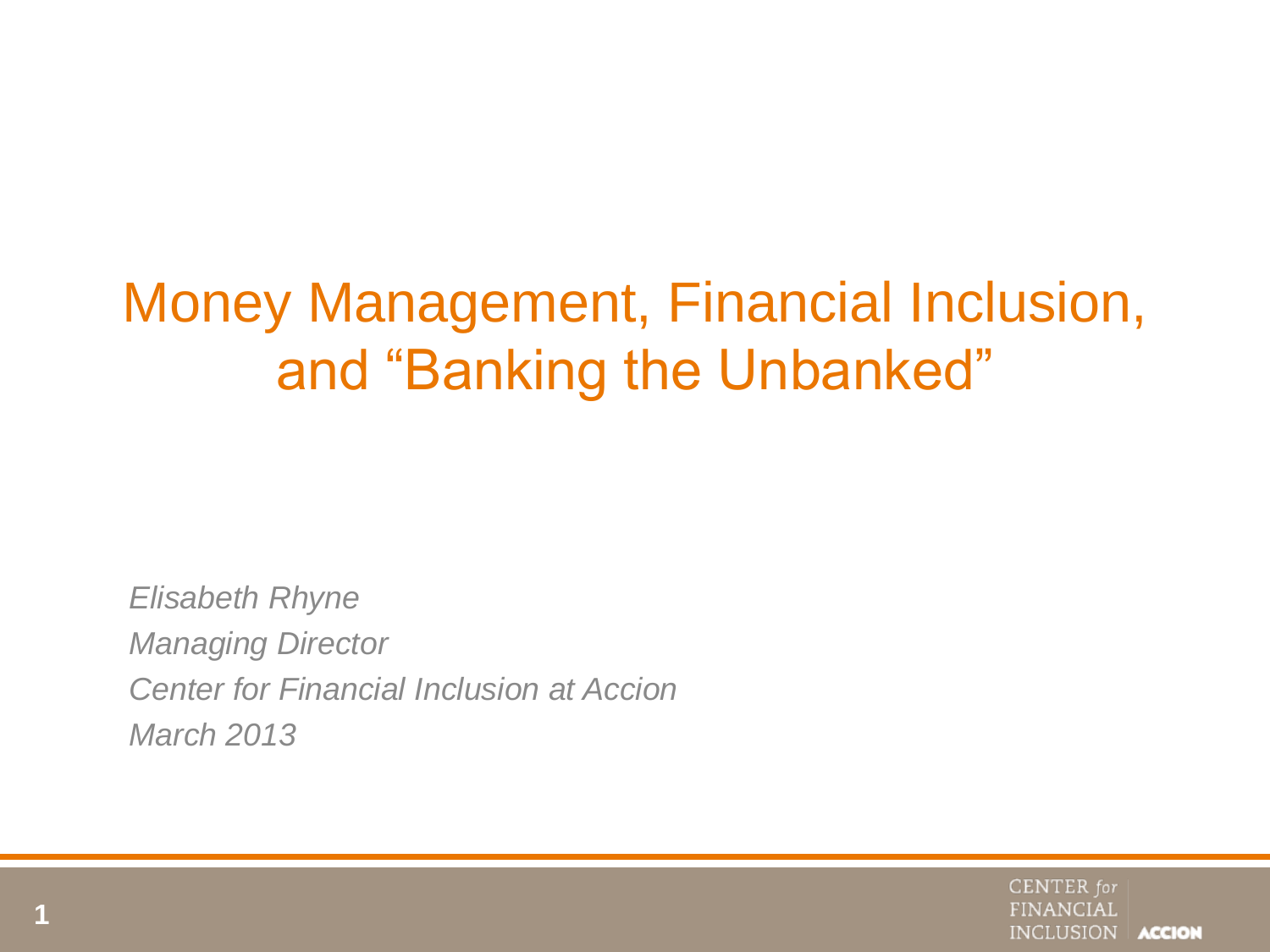## The Center for Financial Inclusion leads through collaborative projects



*The Smart Campaign:* a global effort to embed Client Protection Principles throughout the microfinance industry.

*Financial Inclusion 2020:* building a movement among stakeholders around the globe to achieve full inclusion, using the year 2020 as a focal point to galvanize action.



- Council of Microfinance Equity Funds



*HBS-ACCION Program on Strategic Leadership in Microfinance:* management and leadership for CEOs and other leaders of microfinance.

*Council of Microfinance Equity Funds:* convenes the private funds that make equity investments in microfinance institutions.

*Microfinance CEO Working Group:* convenes the CEOS of leading global microfinance organizations to advance the sector.

> **CENTER** for **FINANCIAL INCLUSION ACCION**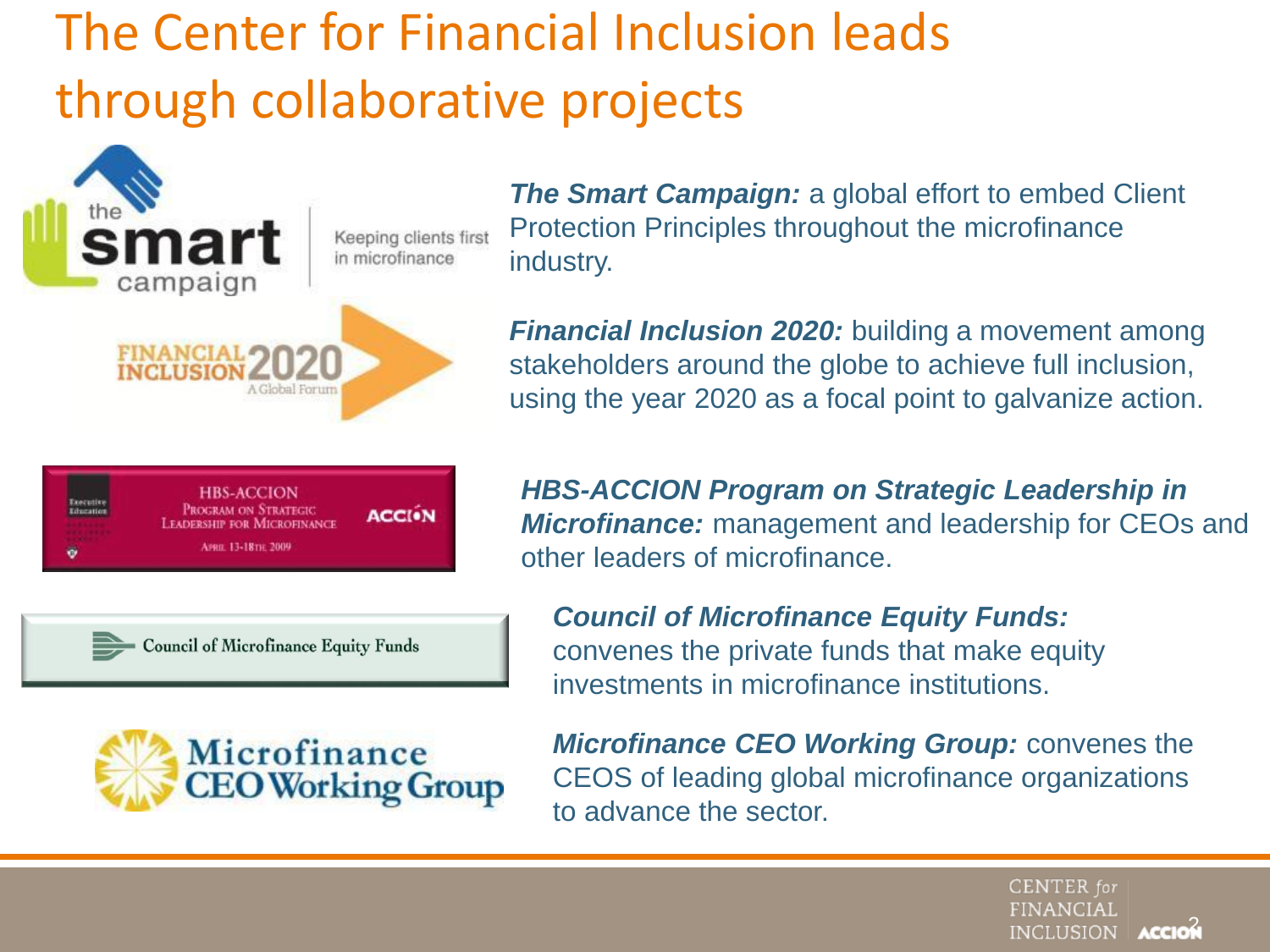## CFI Promotes a Comprehensive View of Financial Inclusion

### **1. Access to a full suite of financial services**

• Including credit, savings, insurance, and payments

### **2. Provided with quality**

• Services are convenient, affordable, suitable, provided with dignity and client protection

### **3. To everyone who can use financial service**

• Both excluded and under-served populations. Special attention to rural, people with disabilities, women, and other often-excluded groups

### **4. In a diverse and competitive marketplace**

• A range of financial service providers, supported by robust financial infrastructure and a clear regulatory framework

### **5. Financial capability**

• Clients are informed and able to make good decisions about their use of financial services

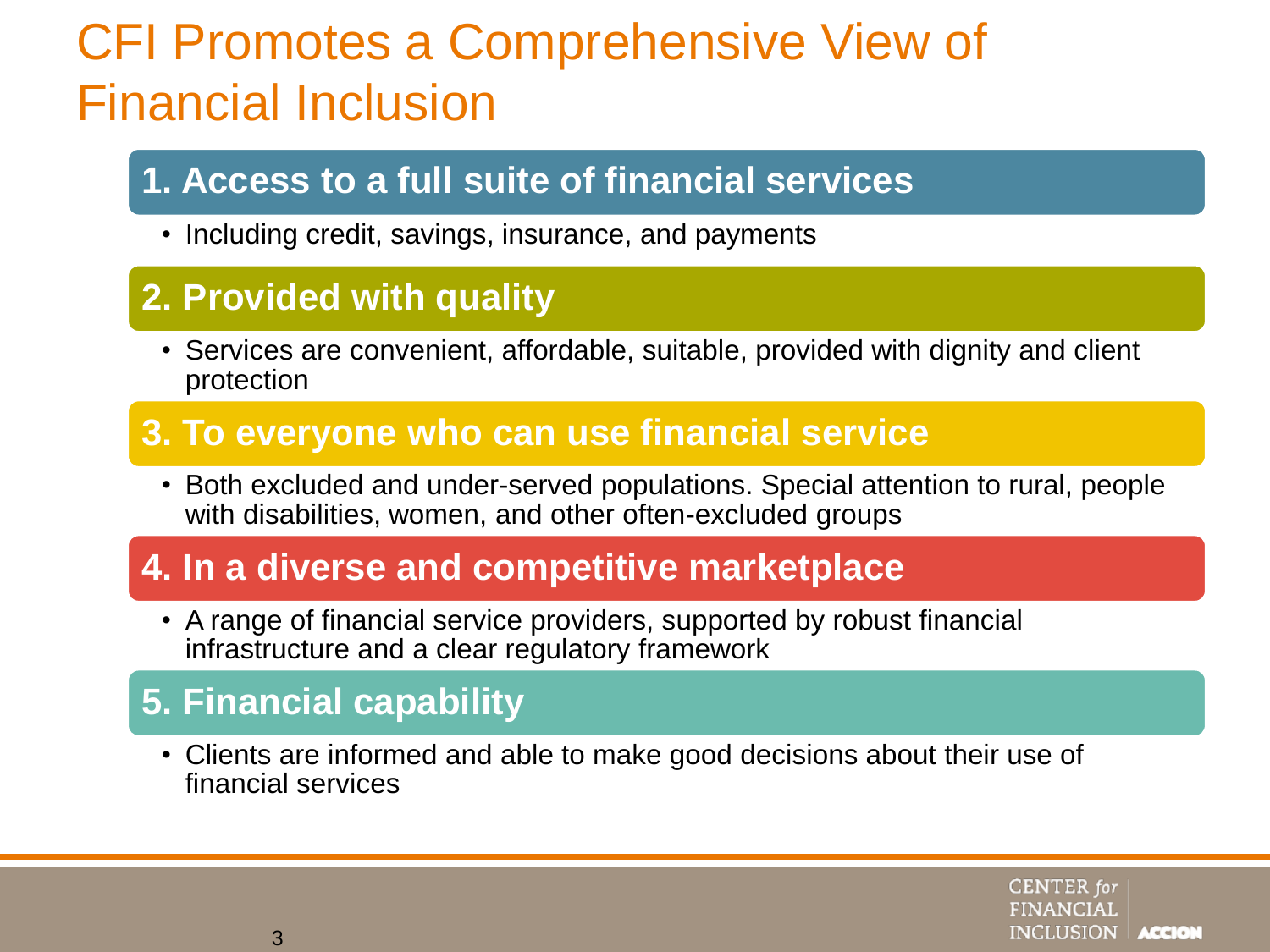

Source: *Portfolios of the Poor*

**CENTER** for **FINANCIAL INCLUSION ACCION**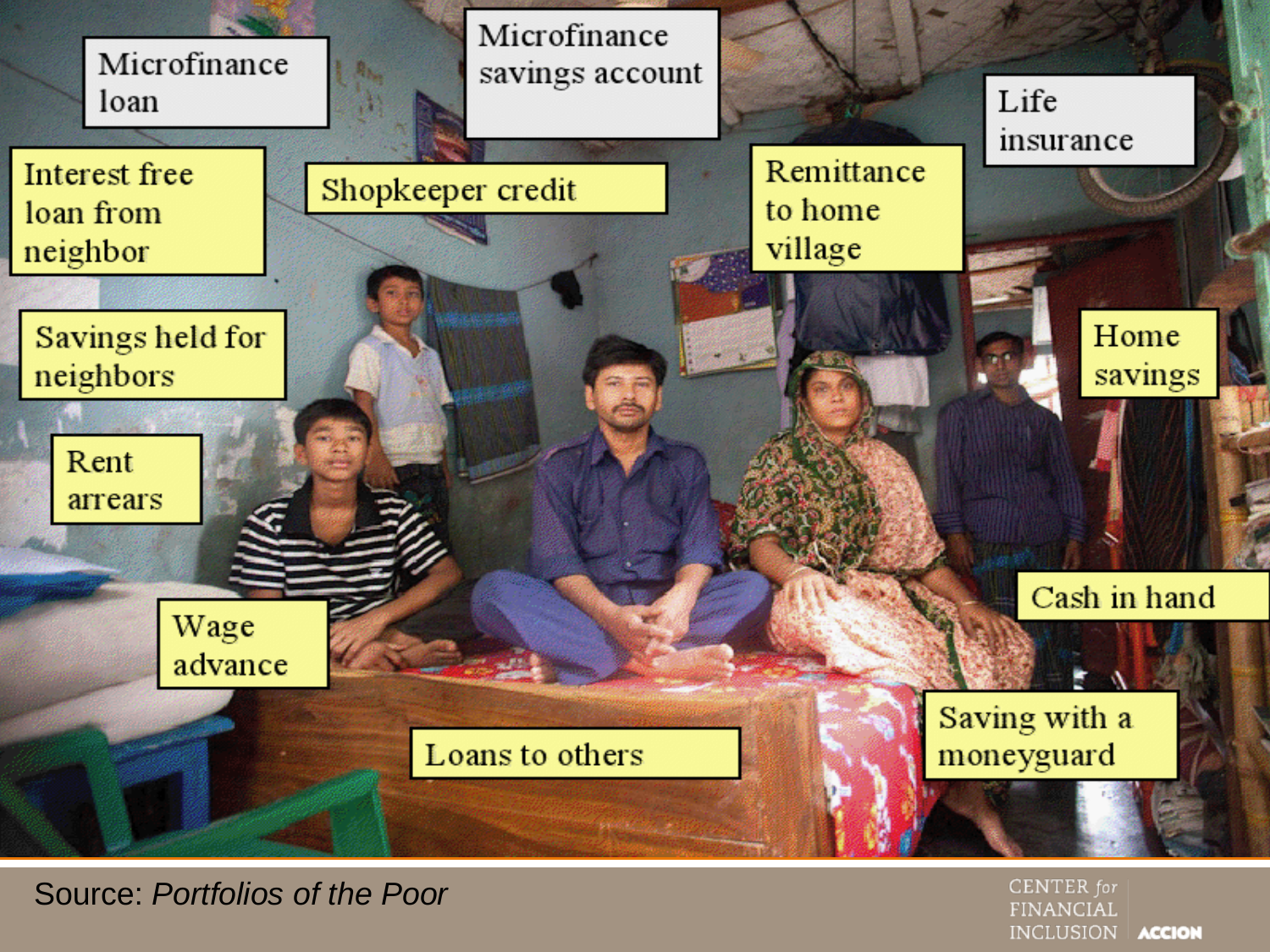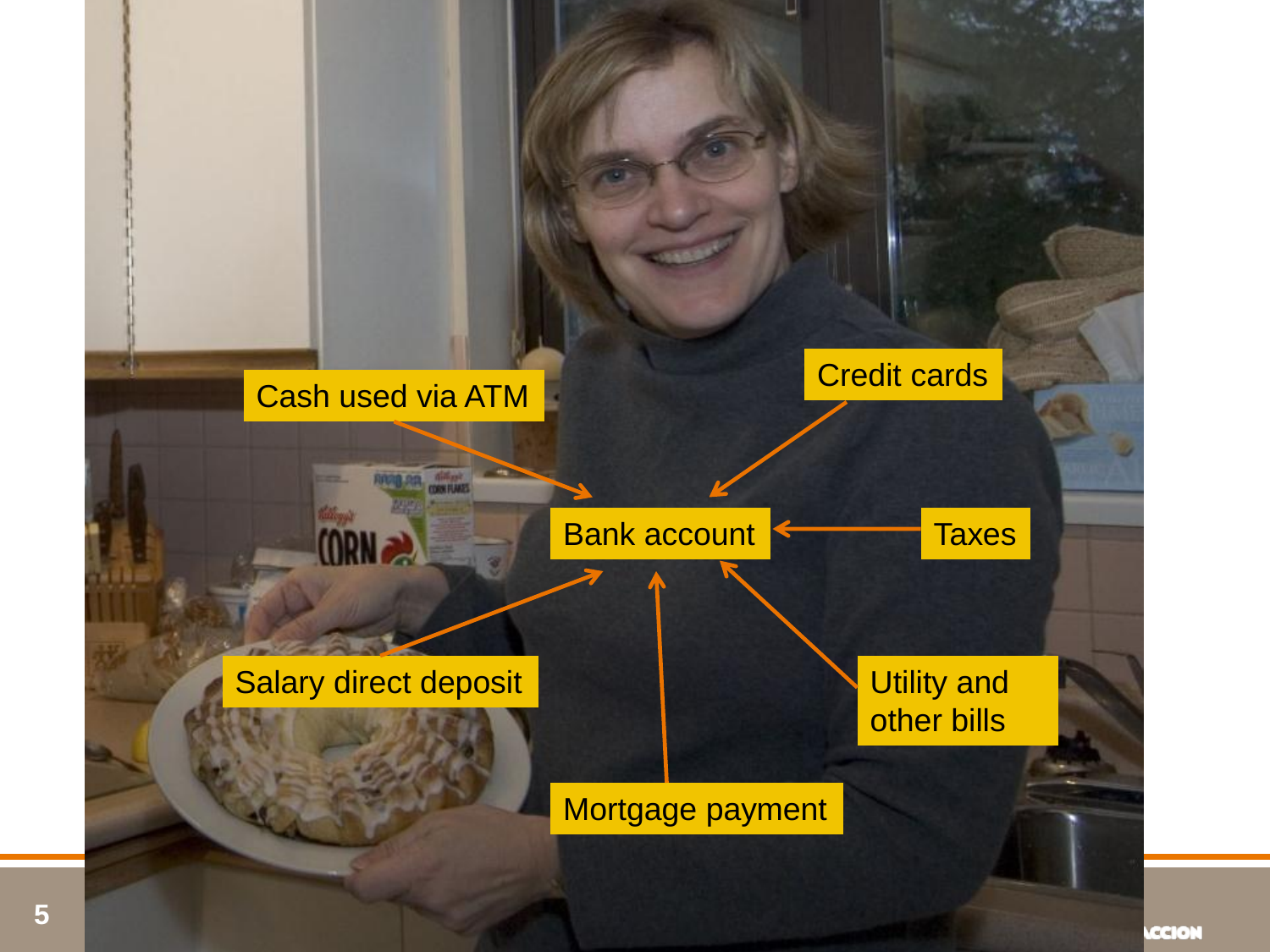## The World's "Banked"

#### Percent of adults with bank accounts, according to Global Findex.



*Source: Global Findex 2012*

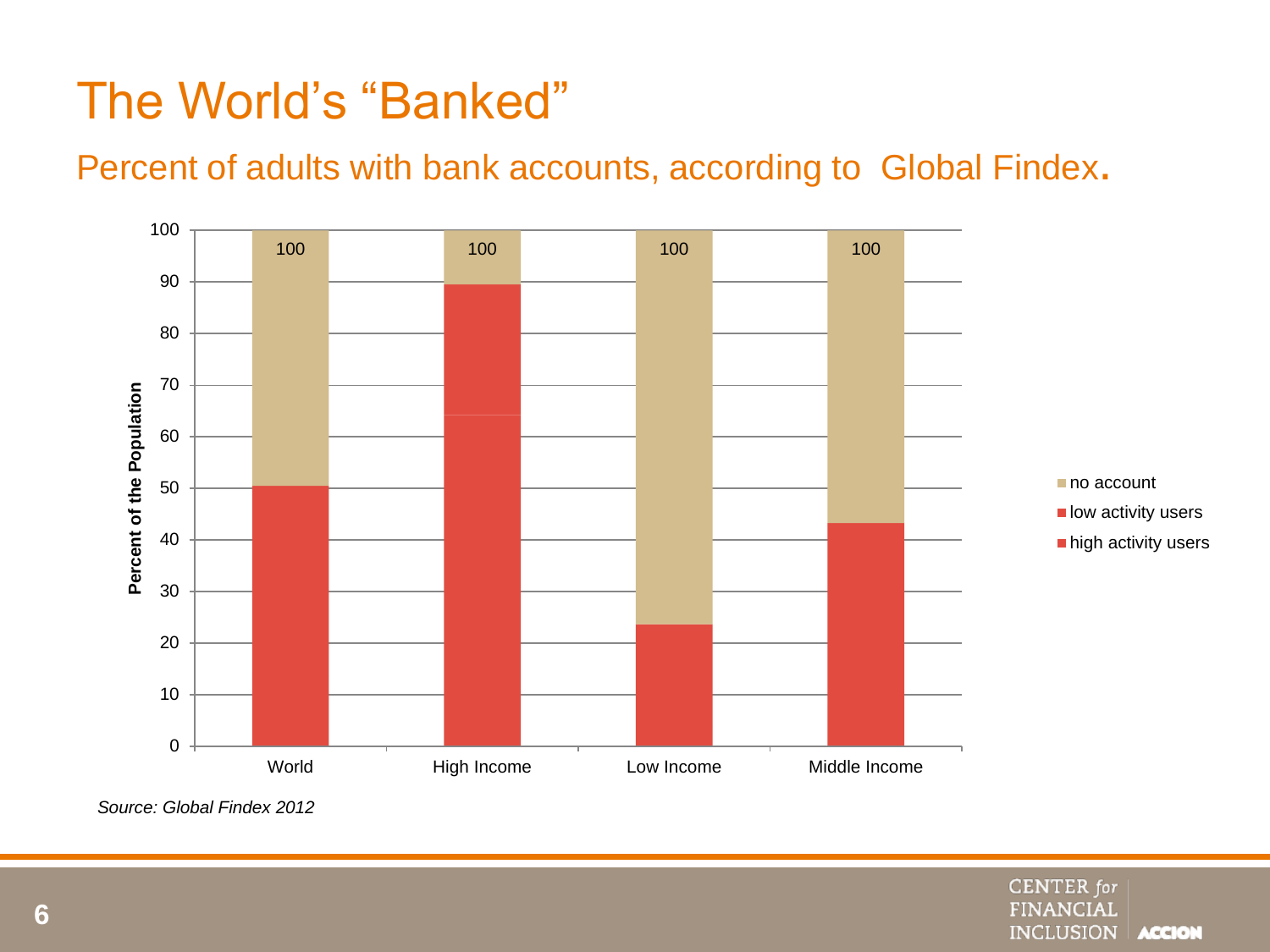## The World's "Not-So-Banked"

Only 7 percent of the developing world's adults use bank accounts for money management.



*Source: Global Findex 2012*